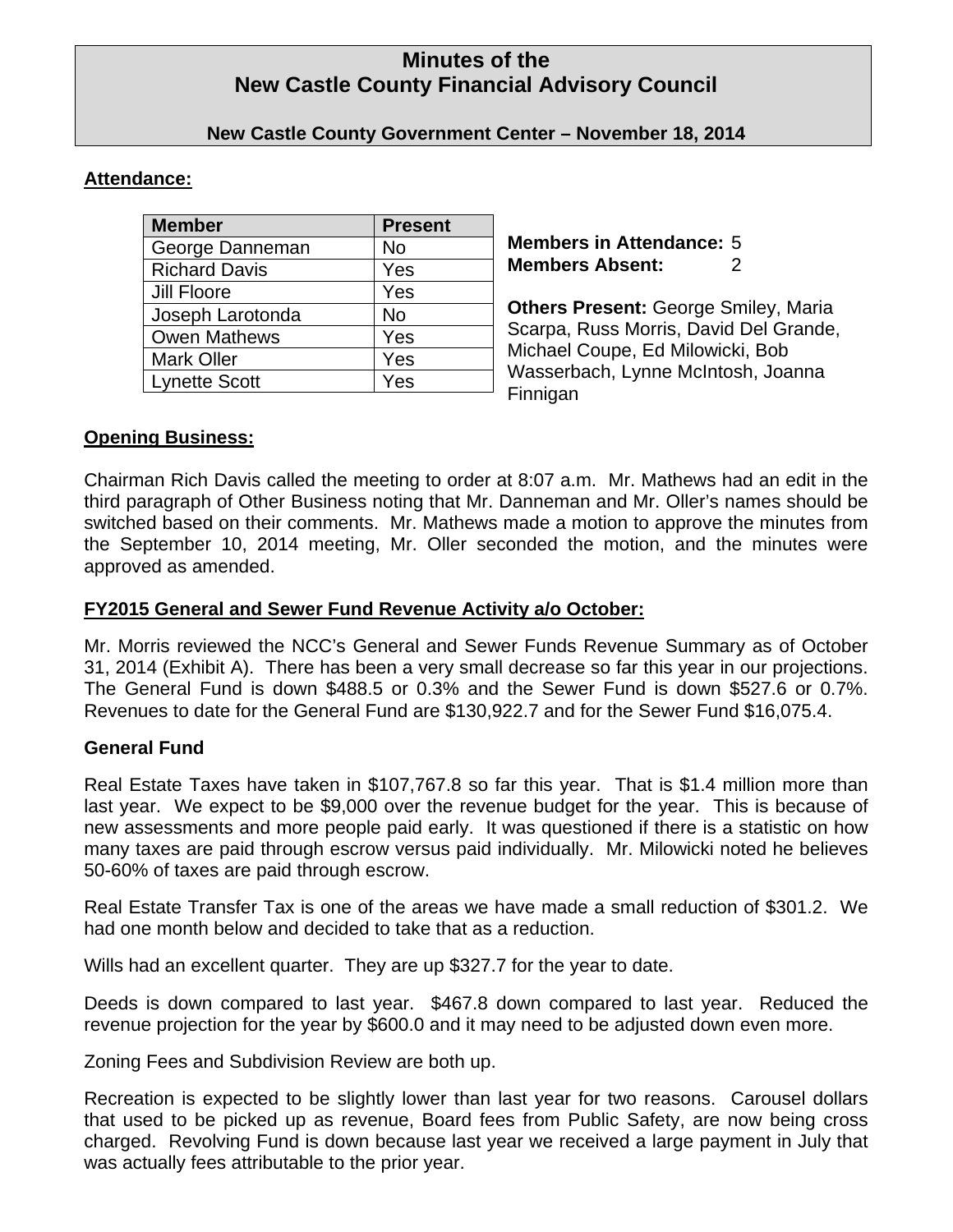We have \$1,702.8 so far this year in Building Permits. That is up \$763.8 or 81.3% for the same period last year. We have increased this by \$400.0 and this is a conservative increase. This is due to several projects and not just one large project.

There is a decrease in Interest and Investments here and an even larger decrease in the Sewer Fund. This year there is an RFP that is being prepared for a new investment firm. Our current firm is putting dollars into short term investments in the event that a different firm is selected. That is reducing the interest income we are receiving.

We are still waiting to see revenues on cell towers. It is likely we will not see the revenues in this fiscal year.

Insurance Proceeds/Self Insurance is significantly up. We have increased the revenue estimate to match revenues also received.

#### **Sewer Fund**

Current charges, all non-residential, are up compared to last year but slightly down compared to budget. Delinquent charges are \$1,491.8 which is \$207.7 over last year but we expected this to be higher. Another set of delinquent notices went out last month.

Interest Earnings is down \$527.6. This projection is based on the pending RFP for a new investment firm causing money to be put in short term investments. Mike Coupe notes that a decision should be made on the new investment firm by the end of the calendar year.

#### **Exhibit A – Charts**

RTT Revenue – Consistently above budget in every month except one.

Large RTT – 11 large sales in first four months of FY 2014 that came to almost \$3 million. In that same period this fiscal year we've only had 6 large sales totaling slightly less than \$1.5 million. The first two larges sales in FY 2014 combined were more than the six sales we've had this year.

Sheriff Revenue Average – Staying close to budget line. Expect to be slightly above the budget line in the next few months.

Sheriff Sales – Numbers of set-ups is starting to increase. We are basing the estimates for the year on having approximately 70 sales per month. These numbers represents sheriff sales of real property.

Recorder of Deeds Revenue – Represents \$600.0 reduction and will probably be bringing it down to around a \$1 million reduction. They seem to have stabilized after coming down the high of refinancing. Now depending on ordinary markets for their revenues.

Register of Wills Revenue – Two large estates settled in the spring.

Subdivision & Zoning Review Revenue – We have not made any increases yet. If things continue to look this good we will probably make an increase.

Building Permit Revenue – The increase is due to several large projects hitting in the last quarter.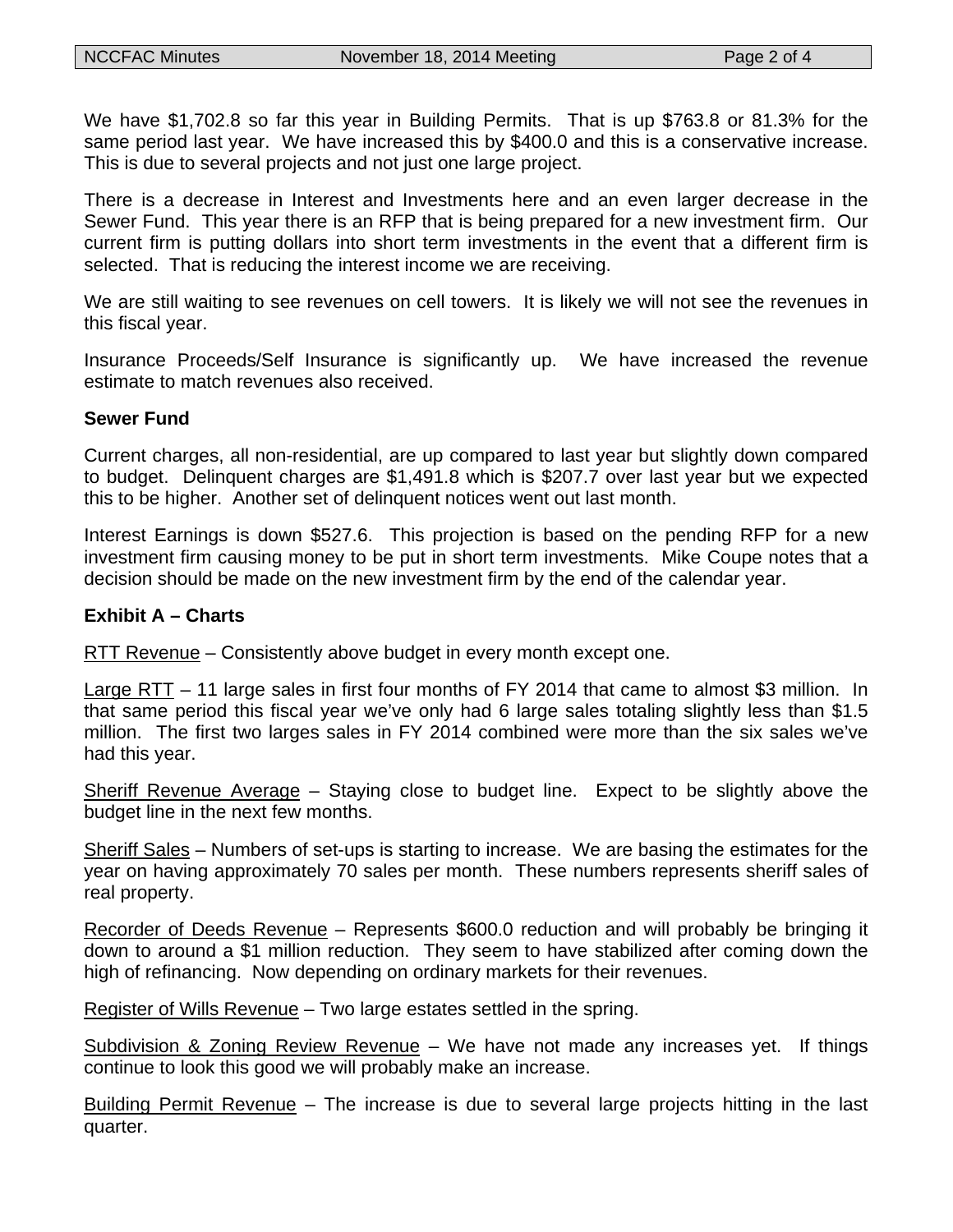FY 2015 Non Residential Sewer – During the first quarter we took in \$7,845,154 in nonresidential compared to an \$8,025,000 budget. It looks like we will be on track.

# **FY2015 General and Sewer Fund Expenditure Activity A/O October and Forecast:**

Mr. Del Grande reviewed the FY2015 Budget vs. FY2015 Estimated as of October 31, 2014 (Exhibit C).

#### **General Fund**

The FY2015 Approved Budget on July 1, 2014 was \$174.3 million. As of October 31, 2014 the budget is \$173.9 million due to the \$411,381 transfer out to the Grant Fund for Emergency Management's local match. We are anticipating a \$0.5 million savings in Salaries at the end of the year. Overall we are carrying about 125-135 vacancies in both the General and Sewer Fund. We have made a concerted effort to fill nearly all of our Public Safety positions, which is a priority of the County Executive. We are up \$4.5 million over last year in Salaries, mainly due to one more pay happening between July 1 and October 31 versus the same period last year. Mr. Del Grande reviewed the remaining line items in detail. Overall we are estimating our expenses to be about \$175.9 million, \$2.0 million over our budget, and due primarily to employee benefits for the year going up because of the rising cost of healthcare.

### **Sewer Fund**

The FY2015 Approved Budget on July 1, 2014 was \$72.3 million is still the same. Mr. Del Grande reviewed the line items in detail. We are anticipating a savings of \$0.3 million overall even though we are about \$0.5 million over our quarter from last year.

### **Review General and Sewer Fund Checkbooks:**

Mr. Milowicki reviewed the General and Sewer Fund Cash Flow Projections as of October 31, 2014 (Exhibit E).

The General Fund began FY2015 with \$48.9 million of available financial reserves. Right now we are projecting we will need to draw down an additional \$2.5 million. Currently we have \$46.4 million in available financial reserves going into next fiscal year. We are projecting that by the FY2019 budget we would need to use \$15.2 million of available cash balances. We would need tax or fee increases or an increase in revenues or decrease in expenditures to diminish the amount of reserves we would need to balance the budget. Right now we are projecting a \$4.8 million shortfall for the FY2016 budget. In addition, all of our unions are going back into contract negotiations right now. These projections assume no COLA.

The Sewer Fund began FY2015 with \$10.9 million of available financial reserves. Currently we are projecting \$9.4 million in available financial reserves heading into next fiscal year. Right now we are projecting a \$6.1 million shortfall for the FY2016 budget through a \$8.7 million shortfall in the FY2019 budget. If we continue to draw down on reserves, without raising sewer fees, the reserves will be gone by the end of FY2016. More than likely some type of sewer fee increase would be needed in FY2016 or FY2017 in order to have the revenues and expenditures match. These projections assume no COLA or sewer fee increases.